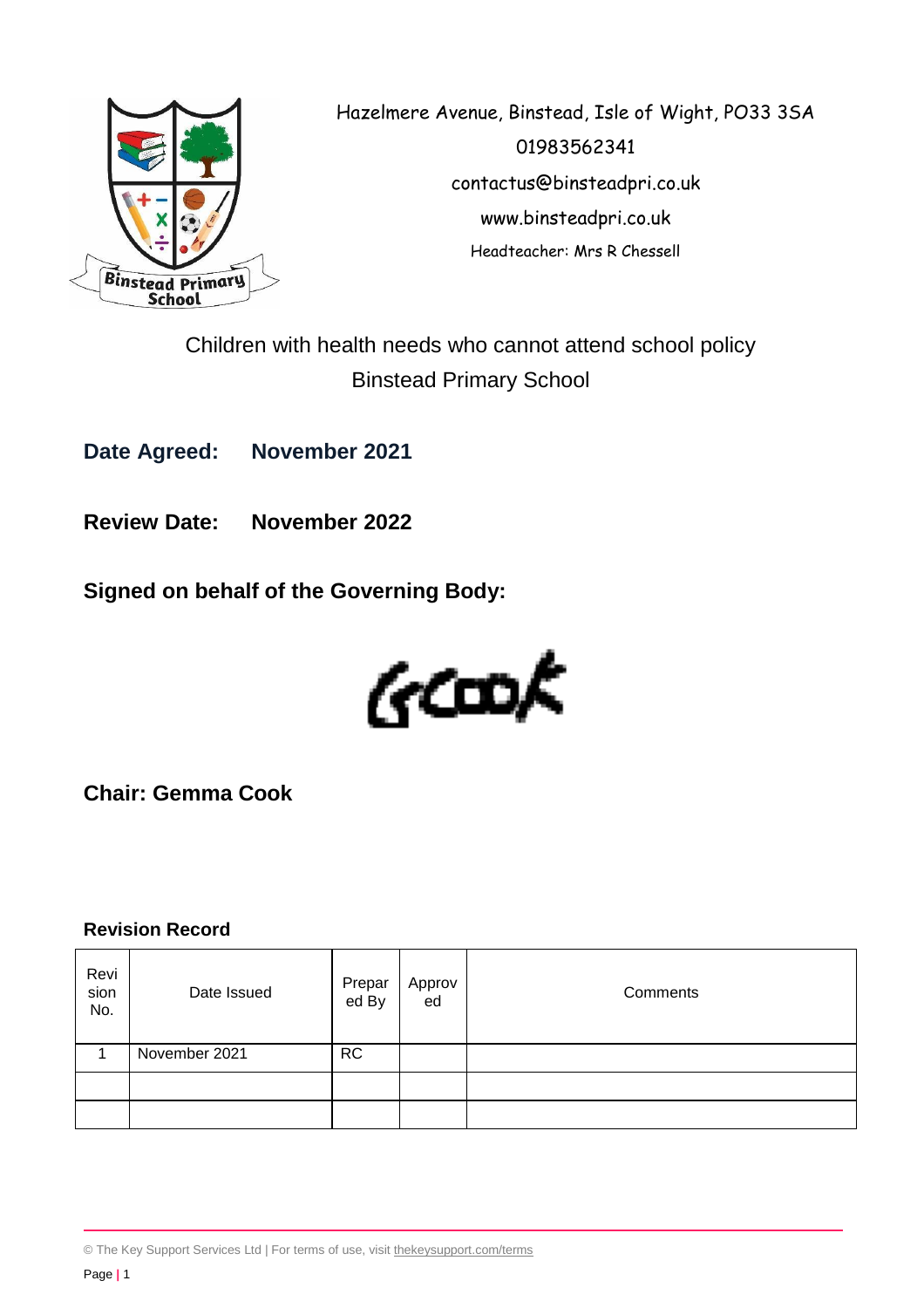# **Contents**

### <span id="page-1-0"></span>**1. Aims**

This policy aims to ensure that:

- Suitable education is arranged for pupils on roll who cannot attend school due to health needs
- Pupils, staff and parents understand what the school is responsible for when this education is being provided by the local authority

# <span id="page-1-1"></span>**2. Legislation and guidance**

This policy reflects the requirements of the [Education Act 1996.](http://www.legislation.gov.uk/ukpga/1996/56/section/19)

This policy complies with our funding agreement and articles of association.

## <span id="page-1-2"></span>**3. The responsibilities of the school**

Check your local authority's guidance on providing education to children with additional health needs, to see what responsibilities it places on you in this circumstance.

### **3.1 If the school makes arrangements**

Initially, the school will attempt to make arrangements to deliver suitable education for children with health needs who cannot attend school.

Contact will be made initially by the School Office to determine the suitability of support.

The Headteacher will contact the Local Authority Inclusion Team for advice.

The Headteacher will liaise closely with the Local Authority, parents and any take on board any medical advice when planning for arrangements.

### **3.2 If the local authority makes arrangements**

If the school can't make suitable arrangements, The Isle of Wight Local Authority will become responsible for arranging suitable education for these children.

In cases where the local authority makes arrangements, the school will:

- Work constructively with the local authority, providers, relevant agencies and parents to ensure the best outcomes for the pupil
- Share information with the local authority and relevant health services as required
- Help make sure that the provision offered to the pupil is as effective as possible and that the child can be reintegrated back into school successfully
- When reintegration is anticipated, work with the local authority to:
	- Plan for consistent provision during and after the period of education outside the school, allowing the pupil to access the same curriculum and materials that they would have used in school as far as possible

© The Key Support Services Ltd | [thekeysupport.com/terms](https://thekeysupport.com/terms-of-use)